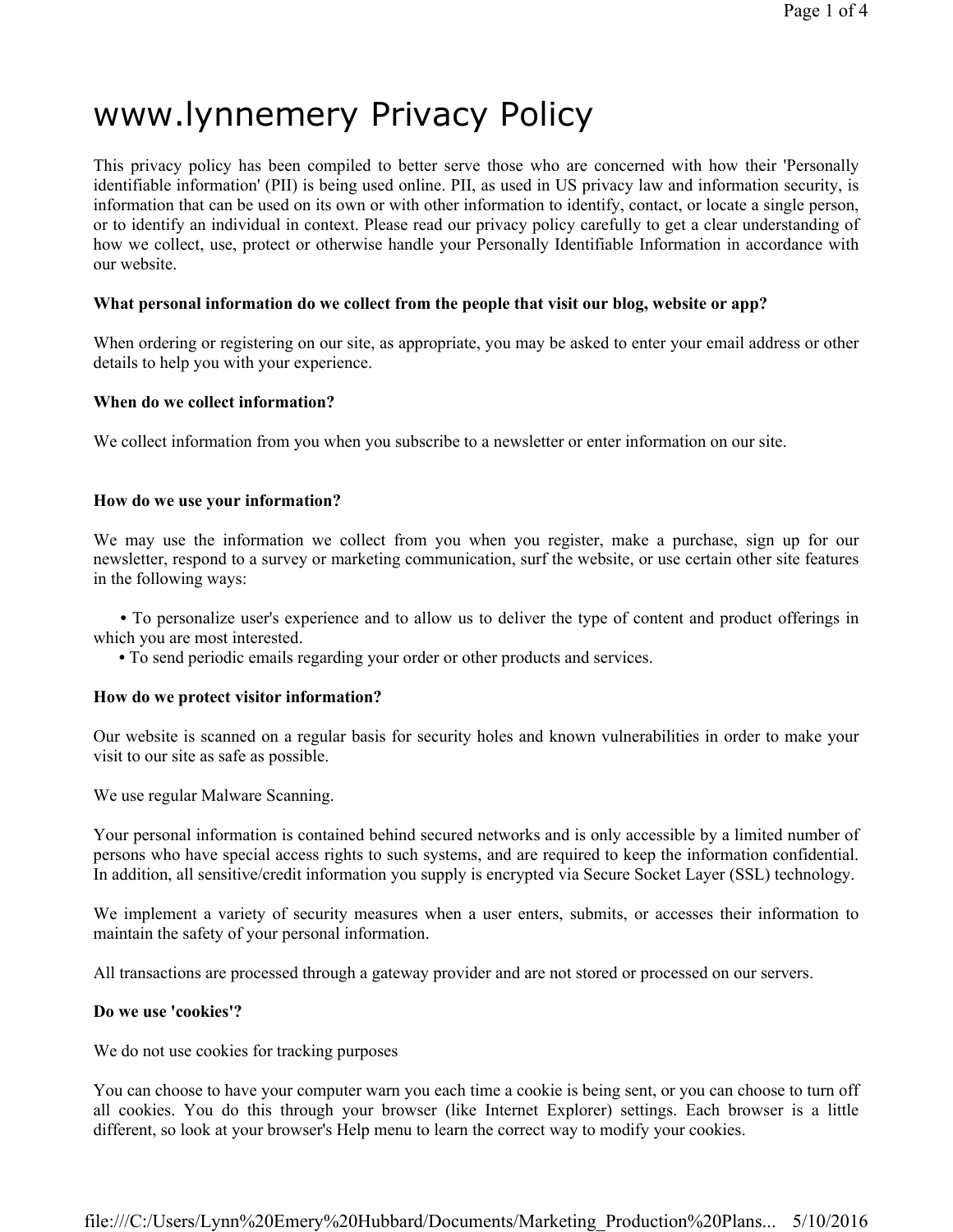If you disable cookies off, some features will be disabled that make your site experience more efficient and some of our services will not function properly.

However, you can still place orders .

## Third-party disclosure

We do not sell, trade, or otherwise transfer to outside parties your personally identifiable information.

## Third-party links

We do not include or offer third-party products or services on our website.

## Google

Google's advertising requirements can be summed up by Google's Advertising Principles. They are put in place to provide a positive experience for users. https://support.google.com/adwordspolicy/answer/1316548?hl=en

We have not enabled Google AdSense on our site but we may do so in the future.

## California Online Privacy Protection Act

CalOPPA is the first state law in the nation to require commercial websites and online services to post a privacy policy. The law's reach stretches well beyond California to require a person or company in the United States (and conceivably the world) that operates websites collecting personally identifiable information from California consumers to post a conspicuous privacy policy on its website stating exactly the information being collected and those individuals with whom it is being shared, and to comply with this policy. - See more at: http://consumercal.org/california-online-privacy-protection-act-caloppa/#sthash.0FdRbT51.dpuf

#### According to CalOPPA we agree to the following:

Users can visit our site anonymously.

Once this privacy policy is created, we will add a link to it on our home page or as a minimum on the first significant page after entering our website.

Our Privacy Policy link includes the word 'Privacy' and can be easily be found on the page specified above.

Users will be notified of any privacy policy changes:

• On our Privacy Policy Page

Users are able to change their personal information:

• By emailing us

## How does our site handle do not track signals?

We honor do not track signals and do not track, plant cookies, or use advertising when a Do Not Track (DNT) browser mechanism is in place.

## Does our site allow third-party behavioral tracking?

It's also important to note that we do not allow third-party behavioral tracking

## COPPA (Children Online Privacy Protection Act)

When it comes to the collection of personal information from children under 13, the Children's Online Privacy Protection Act (COPPA) puts parents in control. The Federal Trade Commission, the nation's consumer protection agency, enforces the COPPA Rule, which spells out what operators of websites and online services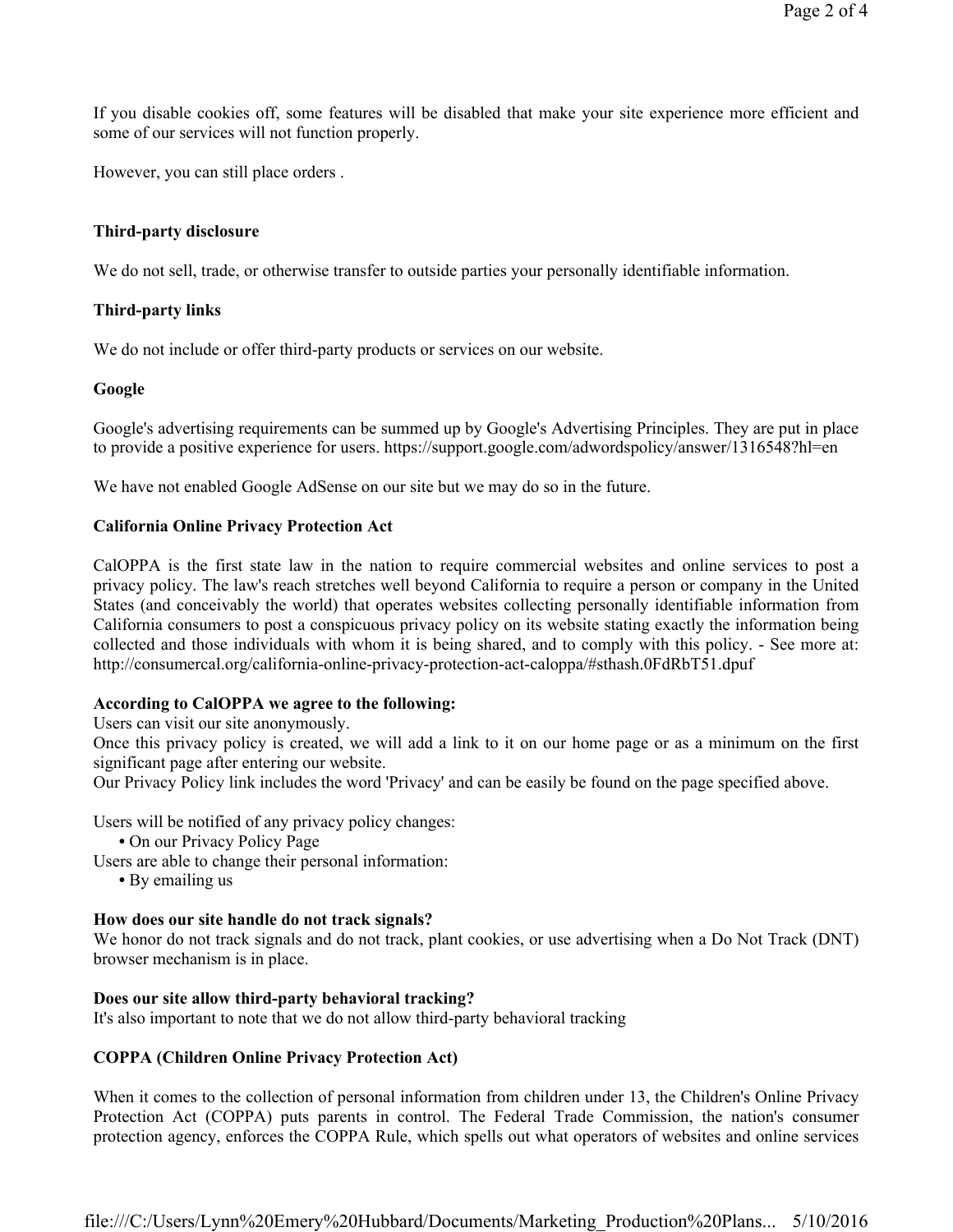must do to protect children's privacy and safety online.

We do not specifically market to children under 13.

#### Fair Information Practices

The Fair Information Practices Principles form the backbone of privacy law in the United States and the concepts they include have played a significant role in the development of data protection laws around the globe. Understanding the Fair Information Practice Principles and how they should be implemented is critical to comply with the various privacy laws that protect personal information.

## In order to be in line with Fair Information Practices we will take the following responsive action, should a data breach occur:

We will notify the users via email

• Within 7 business days

We also agree to the Individual Redress Principle, which requires that individuals have a right to pursue legally enforceable rights against data collectors and processors who fail to adhere to the law. This principle requires not only that individuals have enforceable rights against data users, but also that individuals have recourse to courts or government agencies to investigate and/or prosecute non-compliance by data processors.

## CAN SPAM Act

The CAN-SPAM Act is a law that sets the rules for commercial email, establishes requirements for commercial messages, gives recipients the right to have emails stopped from being sent to them, and spells out tough penalties for violations.

#### We collect your email address in order to:

- Send information, respond to inquiries, and/or other requests or questions.
- Process orders and to send information and updates pertaining to orders.
- We may also send you additional information related to your product and/or service.

• Market to our mailing list or continue to send emails to our clients after the original transaction has occurred.

#### To be in accordance with CANSPAM we agree to the following:

- NOT use false or misleading subjects or email addresses.
- Identify the message as an advertisement in some reasonable way.
- Include the physical address of our business or site headquarters.
- Monitor third-party email marketing services for compliance, if one is used.
- Honor opt-out/unsubscribe requests quickly.
- Allow users to unsubscribe by using the link at the bottom of each email.

## If at any time you would like to unsubscribe from receiving future emails, you can email us at

• Follow the instructions at the bottom of each email.

and we will promptly remove you from ALL correspondence.

## Contacting Us

If there are any questions regarding this privacy policy you may contact us using the information below.

www.lynnemery